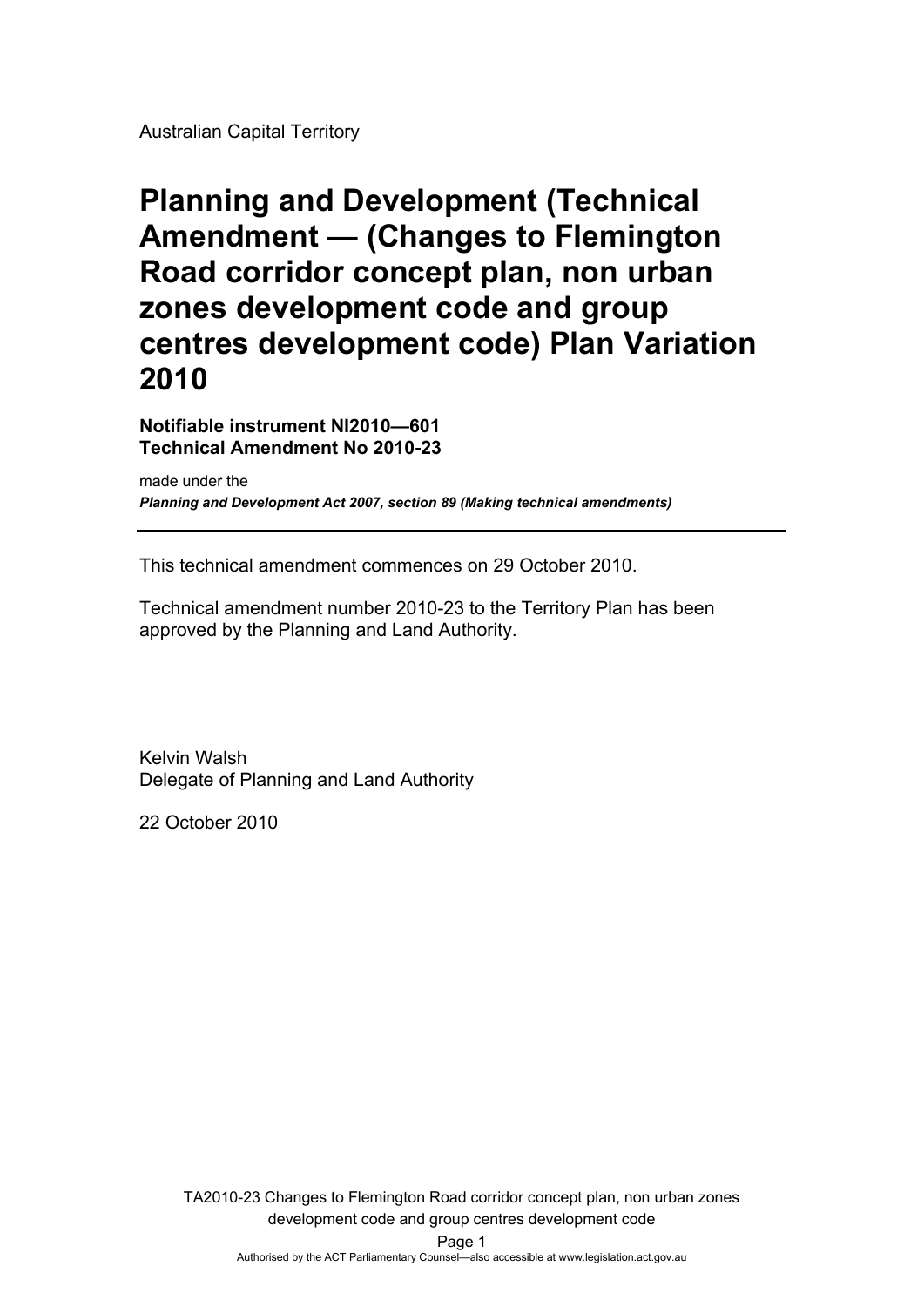

Planning & Development Act 2007

# **Technical Amendment to the Territory Plan**

# **Variation 2010-23**

Code changes to Flemington Road corridor concept plan, non-urban zones development code and group centres development code

October 2010



Authorised by the ACT Parliamentary Counsel—also accessible at www.legislation.act.gov.au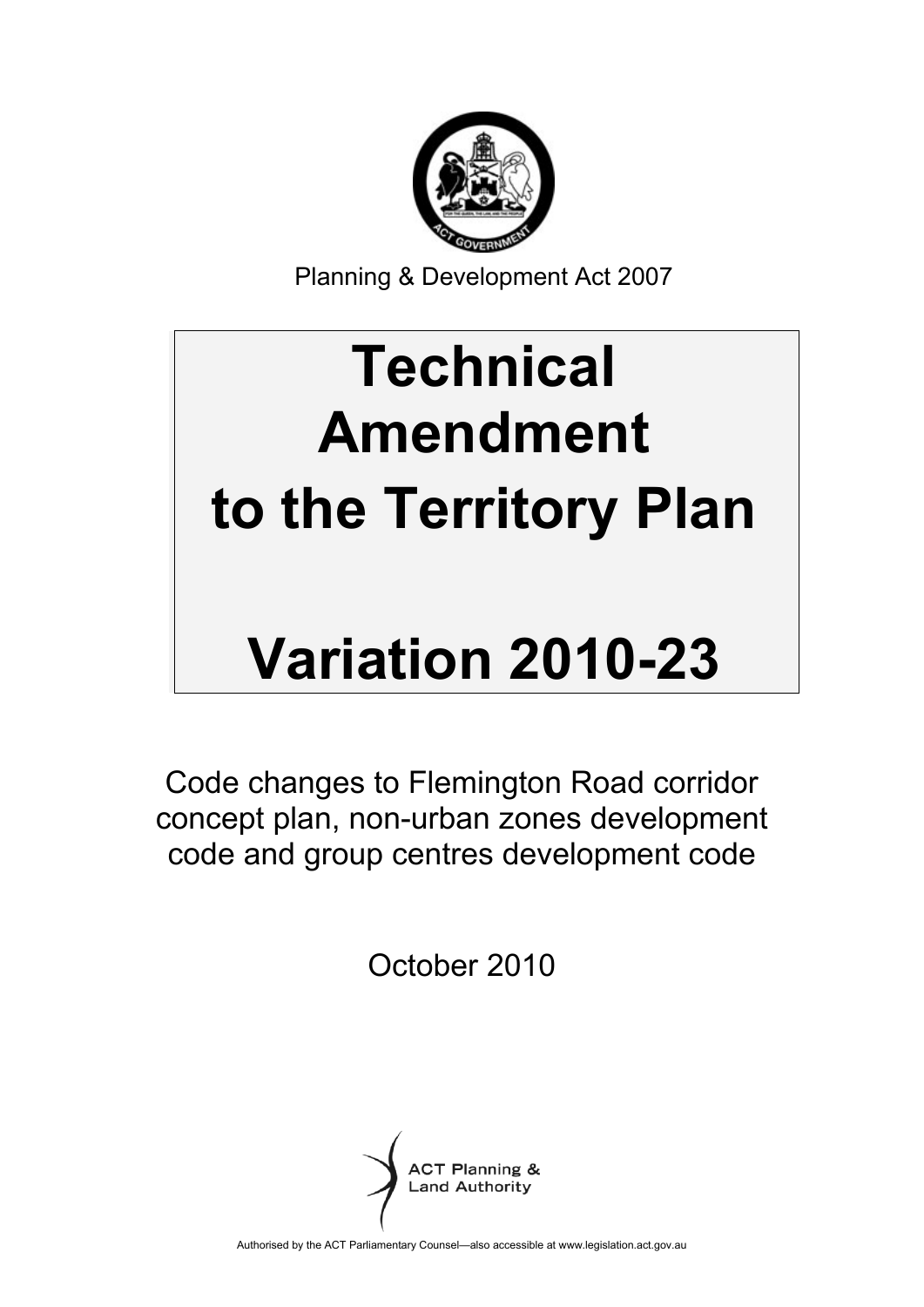# **Table of Contents**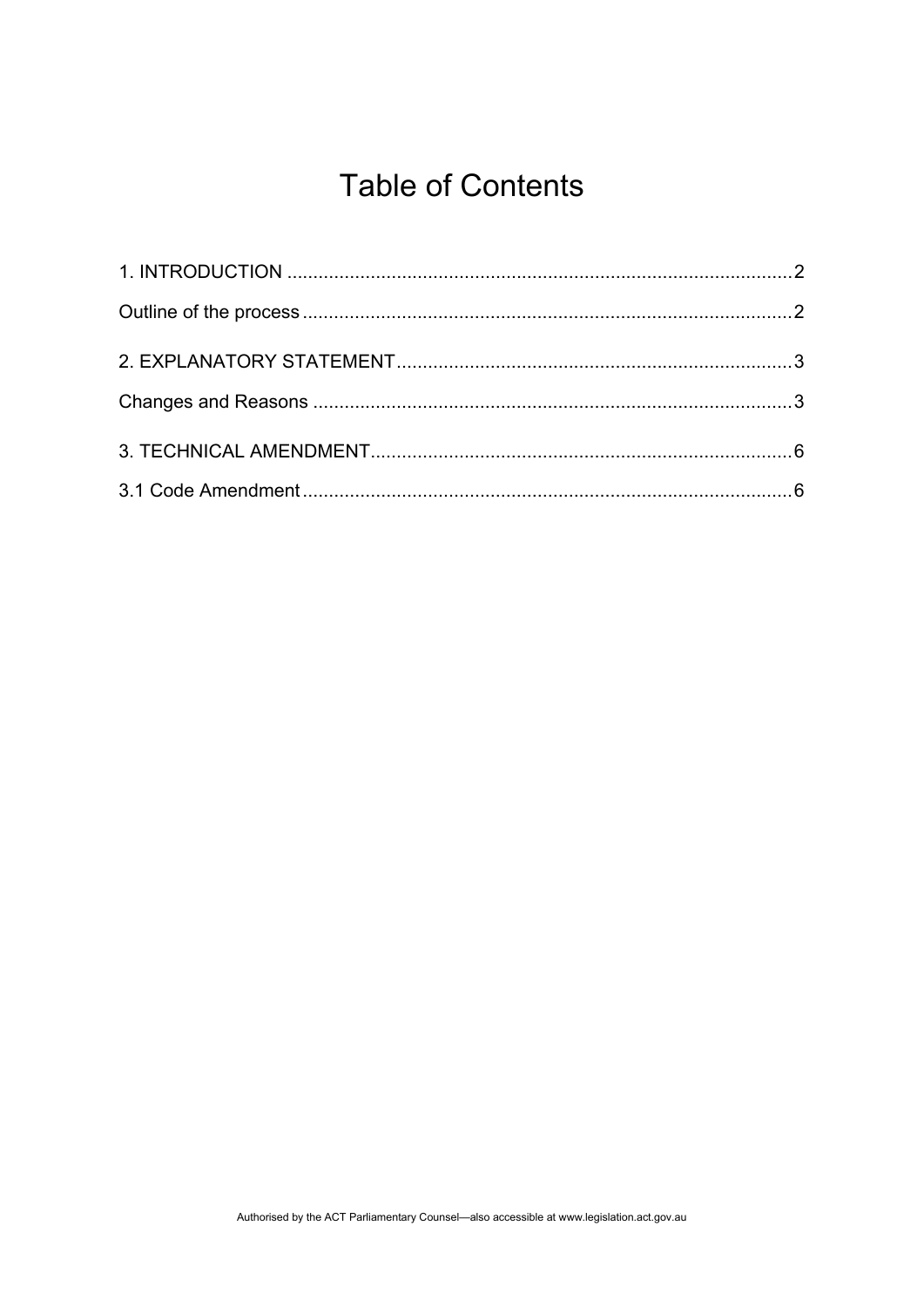# <span id="page-3-0"></span>**1. INTRODUCTION**

# <span id="page-3-1"></span>**Outline of the process**

The Commonwealth's *Australian Capital Territory (Planning and Land Management) Act 1988* allows for the Legislative Assembly to make laws to establish a Territory Planning Authority and for that Authority to prepare and administer a territory plan.

The *Planning and Development Act 2007* (the Act) establishes the ACT Planning and Land Authority as the Authority which prepares and administers the territory plan, including continually reviewing and proposing amendments as necessary.

Technical amendments to the territory plan are prepared in accordance with the Act. This technical amendment has been prepared in accordance with the following two sections of the Act:

A code variation (section 87(b) of the Act) is a technical amendment that

- (i) would only change a code; and
- (ii) is consistent with the policy purpose and policy framework of the code; and
- (iii) is not an error variation.

A variation under section 87(g) of the Act is a technical amendment that clarifies the language in the territory plan, provided it does not change the substance of the plan.

Following the release of the variation under section 90 of the Act, submissions from the public are invited. At the conclusion of the limited consultation period, any representations are considered by the ACT Planning and Land Authority (the Authority). The Authority then determines a day when the code variation is to commence by way of a commencement notice.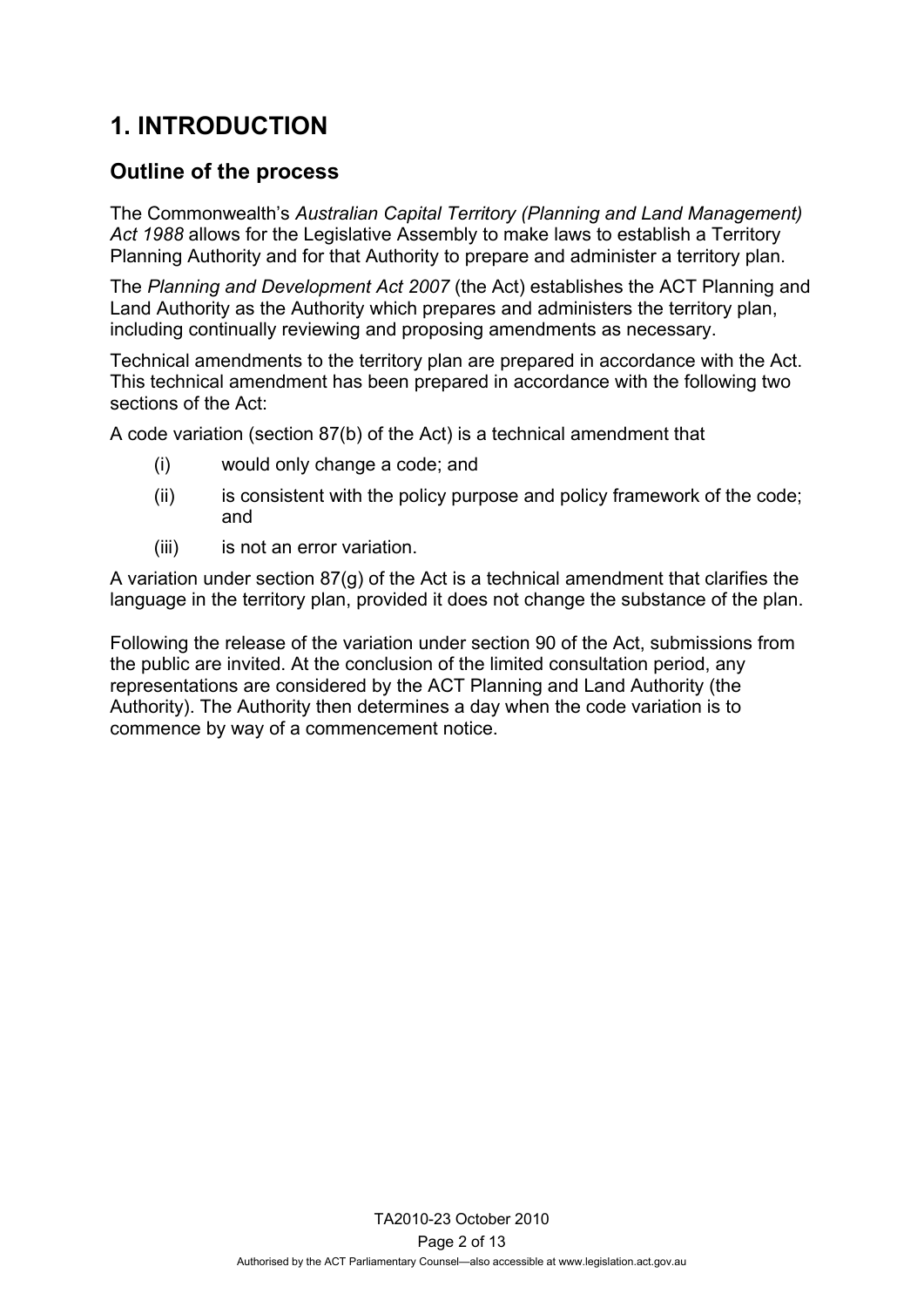# <span id="page-4-0"></span>**2. EXPLANATORY STATEMENT**

## <span id="page-4-1"></span>**Changes and Reasons**

#### **A Group centres development code - clarification of intent of rule R12 (item 1)**

The current wording of rule R12 states that a  $300m^2$  gross floor area (GFA) restriction applies per shop in the CZ2 business zone where physically contiguous with development in the CZ1 zone. However it does not specify whether this refers to the building or the land being physically contiguous. This amendment clarifies that where the land is physically contiguous then this rule applies.

#### **B Non urban zones development code - introduction of restriction on location of residential care accommodation in broadacre areas (items 2 and 3)**

Land use controls for residential care accommodation in the non urban zones NUZ1 broadacre zone have been tightened to ensure residential care accommodation is only permissible in this zone where there is a demonstrated need for the development to be outside of the urban area. The reasons for a broadacre location for residential care accommodation will need to be made on health or community safety grounds.

#### **C Restructure and changes to Flemington Road corridor concept plan (items 4 - 14)**

#### **a) Amendment to study area to include small portion of undeveloped land in Franklin (items 4 and 14)**

The area that is covered by the concept plan has been increased to include a small portion of undeveloped land in Franklin, north of Tomasetti Crescent and Section 4. This portion of land is zoned in the Territory Plan as RZ4 medium density residential zone and is approximately 2ha in area. This area is proposed to be subdivided concurrently with land adjacent to Flemington Road. To ensure an integrated planning outcome, the portion of land has been added into the concept plan. The revised study area is described and graphically represented in Section 2.2.

With the inclusion of a small portion of land in Franklin into the study area, the study area map in the appendices of the concept plan has been amended.

#### **b) Relocation of provisions relating to dwelling numbers into Part B of concept plan (item 5-7)**

The provisions relating to dwelling numbers are located within Section 2.4.13 of the concept plan. The provisions have been relocated to Part B (Subdivision) of the Development Control Requirements (see rule R2 and criterion C2) so that dwellings numbers can now be formally considered as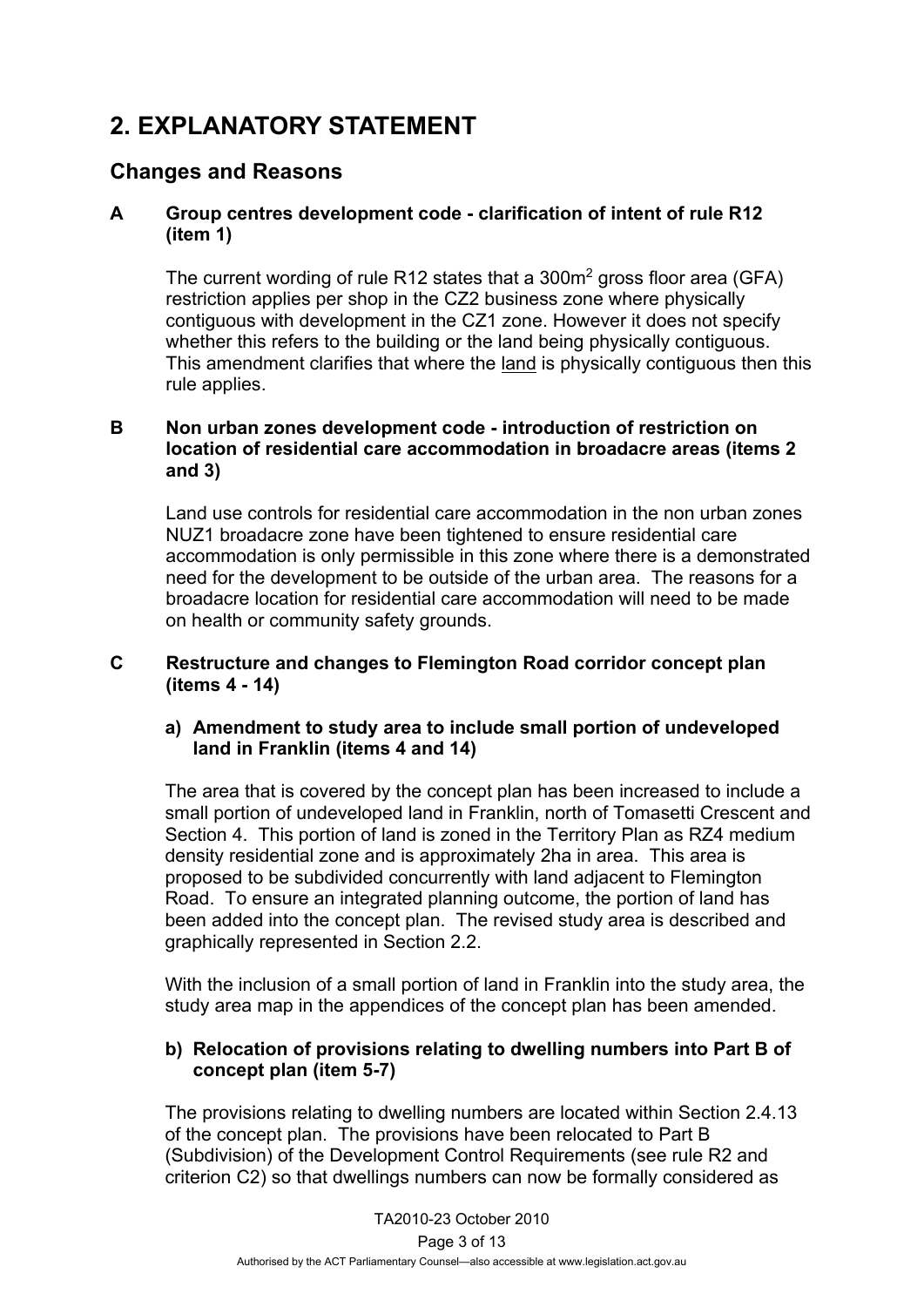part of an estate development plan (EDP) development application (DA). A new criterion has also been added to ensure that traffic related matters are taken into account where additional dwellings over 1225 are proposed through the EDP (see criterion C2(c)).

As a result of the relocation of the provisions for dwelling numbers to rule R2 and criterion C2, item numbers will be chronologically renumbered.

#### **c) Introduction of new rule requiring reporting of total dwelling numbers (item 7)**

A new rule (R2A) has been introduced requiring information regarding the total number of dwellings proposed/permissible within the Flemington Road corridor to be included in EDP DAs. This is to ensure that EDP DAs are considered within the context of the total dwelling number proposed within the corridor.

#### **d) Appropriate identification of building heights for part Franklin (item 8)**

With the inclusion of the small portion of undeveloped land in Franklin into the concept plan, building heights for this area needed to be appropriately identified. Accordingly, the Territory Plan building height provisions relating to RZ4 medium density residential zone have been applied (see R11A). Otherwise the concept plan building height provisions relating to residential RZ4 medium density zone will apply and through criteria the building height could increase to four storeys. This increased height is considered inappropriate for this location.

#### **e) Introduction of maximum front setback provisions for intersections (item 9)**

 A new provision has been added to introduce a maximum front setback for development located at the intersections of Flemington Road / Nullarbor Avenue and Flemington Road / Mapleton Avenue. When the original concept plan was translated into the rules and criteria format, only a minimum setback was identified (being 3m). A new rule mandating a maximum front setback of 7m has been introduced for development fronting these intersections (R16A). This is to ensure that the intent of the concept plan for development to address the intersections is met.

#### **f) Requirement for traffic assessment for increased dwelling numbers (item 10)**

A new provision has been added requiring a traffic assessment to be undertaken where an increase in the number of dwellings permitted by a crown lease is proposed (R19A). This is to ensure that the dwelling increase does not have any detrimental effect on the traffic network.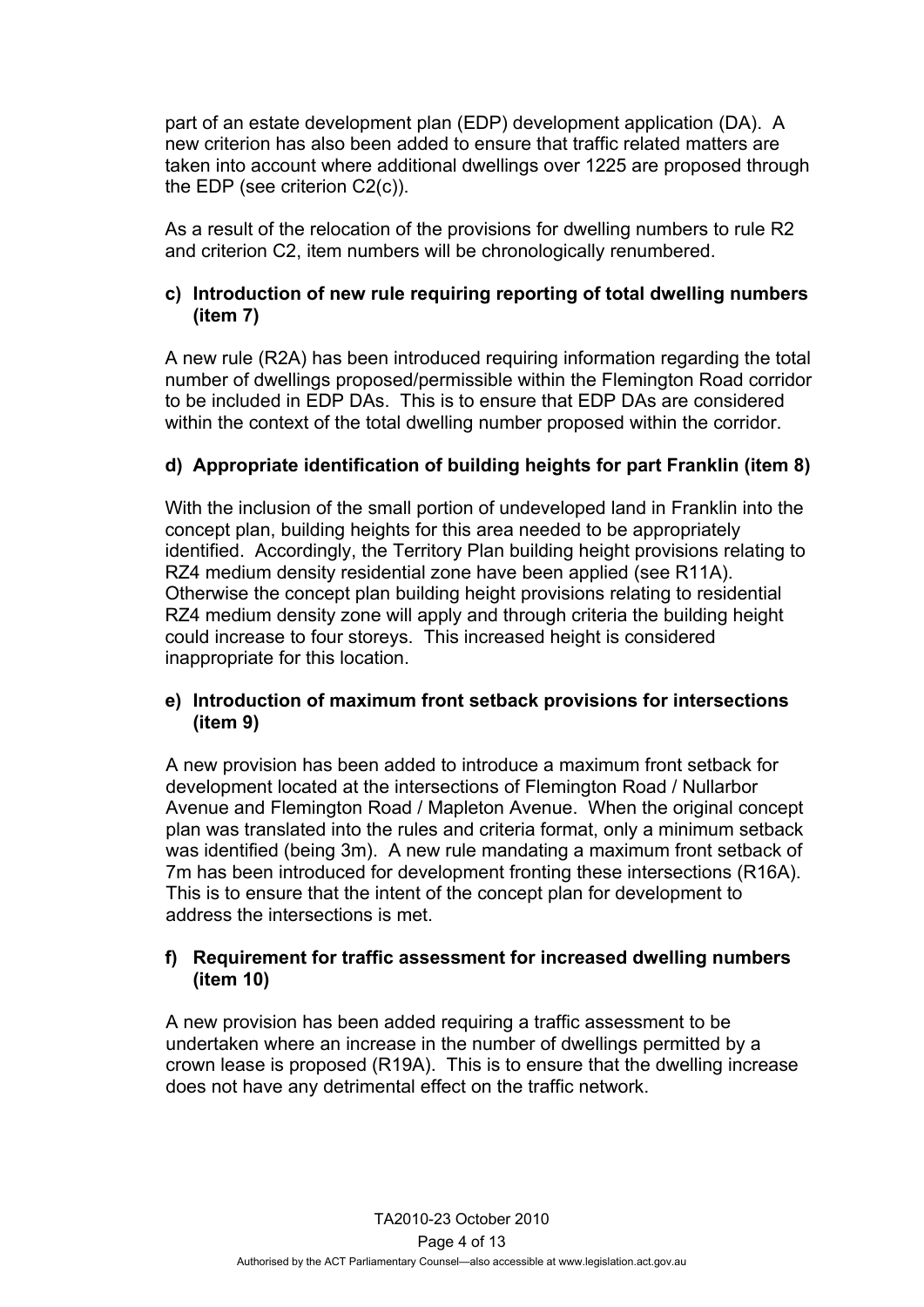#### **g) Amendment to CZ4 local centre commercial gross floor area (GFA) provisions (item 11)**

 The commercial CZ4 local centre commercial GFA provisions have been amended in response to a review of possible commercial demand (R20). The proposed changes increase the commercial GFA at Flemington Road and Nullarbor Avenue intersection and introduce a maximum supermarket size. The minimum commercial requirement at the Flemington Road and Mapleton Avenue intersection has been deleted. In this way, the commercial needs at the Flemington Road and Mapleton Avenue intersection can be determined in the future as part of future land releases, taking into account commercial activities in the wider catchment. The previous criterion (C20) that may permit an increase in the commercial gross floor area has been deleted. Accordingly, R20 is a mandatory rule.

#### **h) Clarification that deep root planting zones are not required at major intersections and the introduction of deep root planting zones adjacent to walkways (items 12-13)**

The current provisions relating to deep root planting zones within blocks could be interpreted as being required at the intersections of Flemington Road and Nullarbor Avenue and Flemington Road, and Mapleton Avenue (Manning Clarke Crescent). To clarify the situation, a note to R29 has been added specifying that deep root planting zones are not required at the major intersections. This will ensure that development addresses the intersections, as intended.

A new provision requiring deep root planting within blocks adjacent to walkways has been added (R30A). This landscaping requirement will reinforce the entry to the walkways and improve public amenity.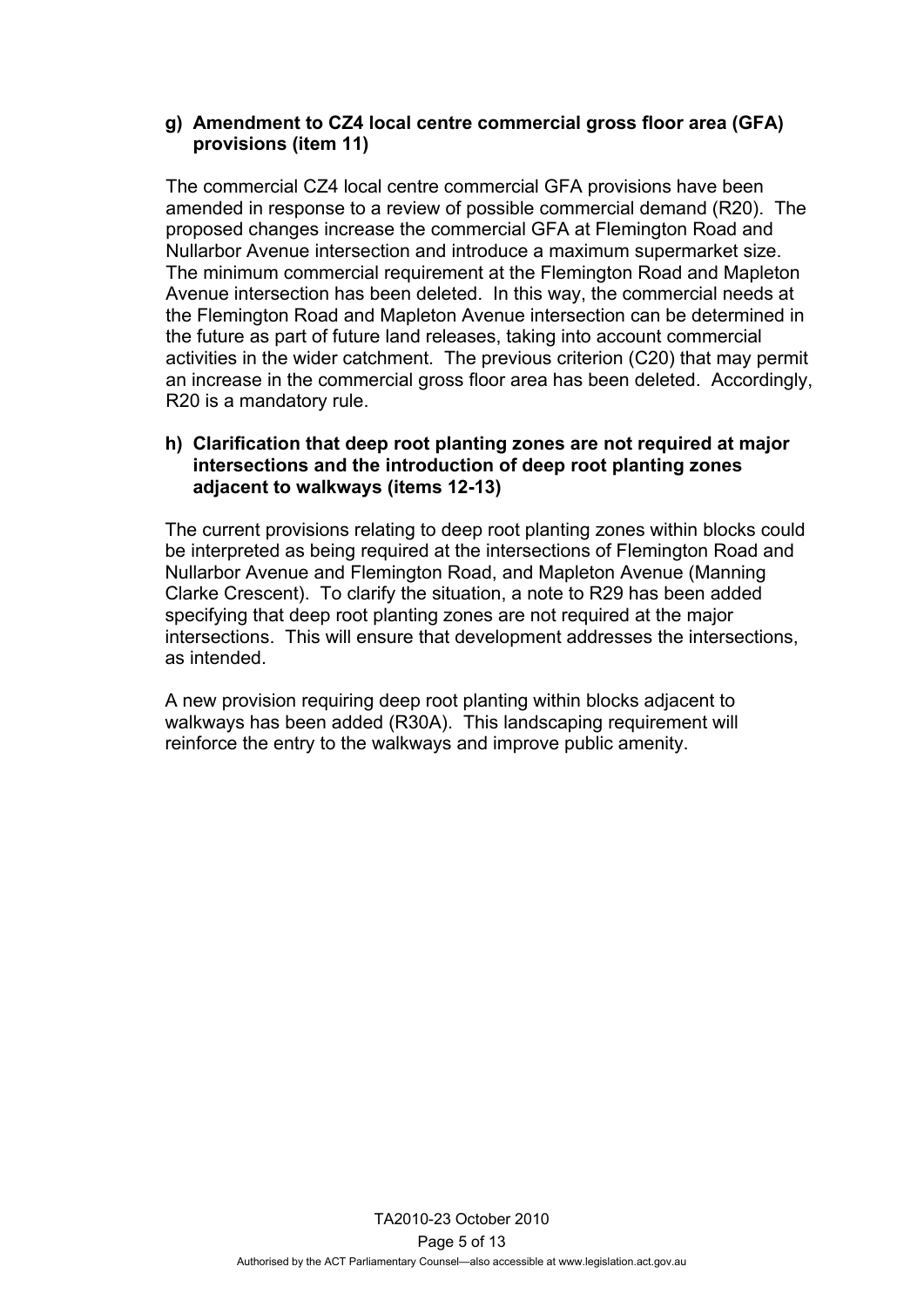# <span id="page-7-0"></span>**3. TECHNICAL AMENDMENT**

## <span id="page-7-1"></span>**3.1 Code Amendment**

## Variation to group centres development code

#### **1. Part A(2) – Group Centres – CZ2 Business Zone, Element 1 Restrictions on use, Item 1.2 Shops, R12**

#### *Substitute b) with the following*

b) 300m<sup>2</sup> per shop where the land is physically contiguous with the CZ1 zone; or

# Variation to non-urban zones development code

#### **2. Part A – Zone Specific Controls, Part A(1) – NUZ1 – Broadacre Zone, Element 1: Restrictions on Use**

#### *Substitute*

Intent:

a) To provide opportunities for residential care accommodation where such facilities should be isolated from urban areas

b) To provide an appropriate level of on-site services for residential care accommodation in rural settings

#### **3. Part A – Zone Specific Controls, Part A(1) – NUZ1 – Broadacre Zone, Element 1: Restrictions on Use, Item 1.1 Residential Care Accommodation**

#### *Insert a new criterion*

|                              | C2A                                                                                                                                                                                            |
|------------------------------|------------------------------------------------------------------------------------------------------------------------------------------------------------------------------------------------|
| There is no applicable rule. | Residential care accommodation meets all of<br>the following:                                                                                                                                  |
|                              | demonstrates need for an environment<br>a)<br>isolated from urban areas                                                                                                                        |
|                              | need for isolated facilities must be for<br>b)<br>demonstrated health or community safety<br>reasons                                                                                           |
|                              | the reasons are to be contained in a<br>C)<br>report endorsed by a suitably qualified<br>medical professional who has expertise<br>regarding the conditions proposed to be<br>treated on-site. |
|                              |                                                                                                                                                                                                |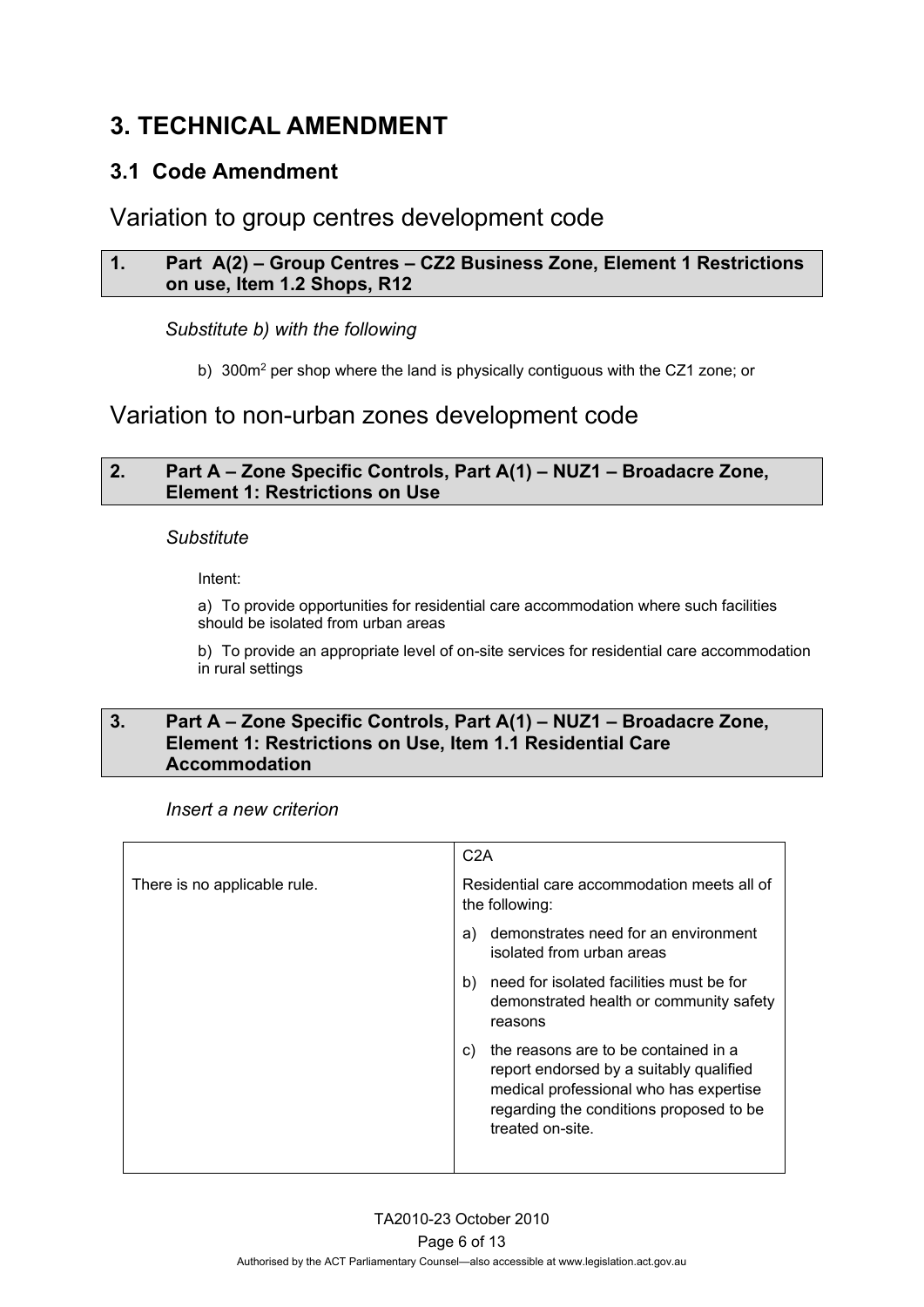#### **4. 2.2 Site**

#### *Substitute*

The study area covers the Flemington Road corridor from immediately south of Well Station Drive up to the alignment of Sapling Street (Old Well Station Track) (see Figure 1). It includes a 65.1 metre wide road corridor (reducing to 62.3 metres at transit nodes), and development sections flanking the road on the eastern and western sides. The study area also includes land north of Tomasetti Crescent and Section 4 in Franklin. The length of the study area is approximately 2 kilometres.

The section of Flemington Road comprising the study area generally dissects the residential estates of Harrison and its associated community facilities to the east and Franklin to the west.



Figure 1 – Flemington Road Corridor Concept Plan Study Area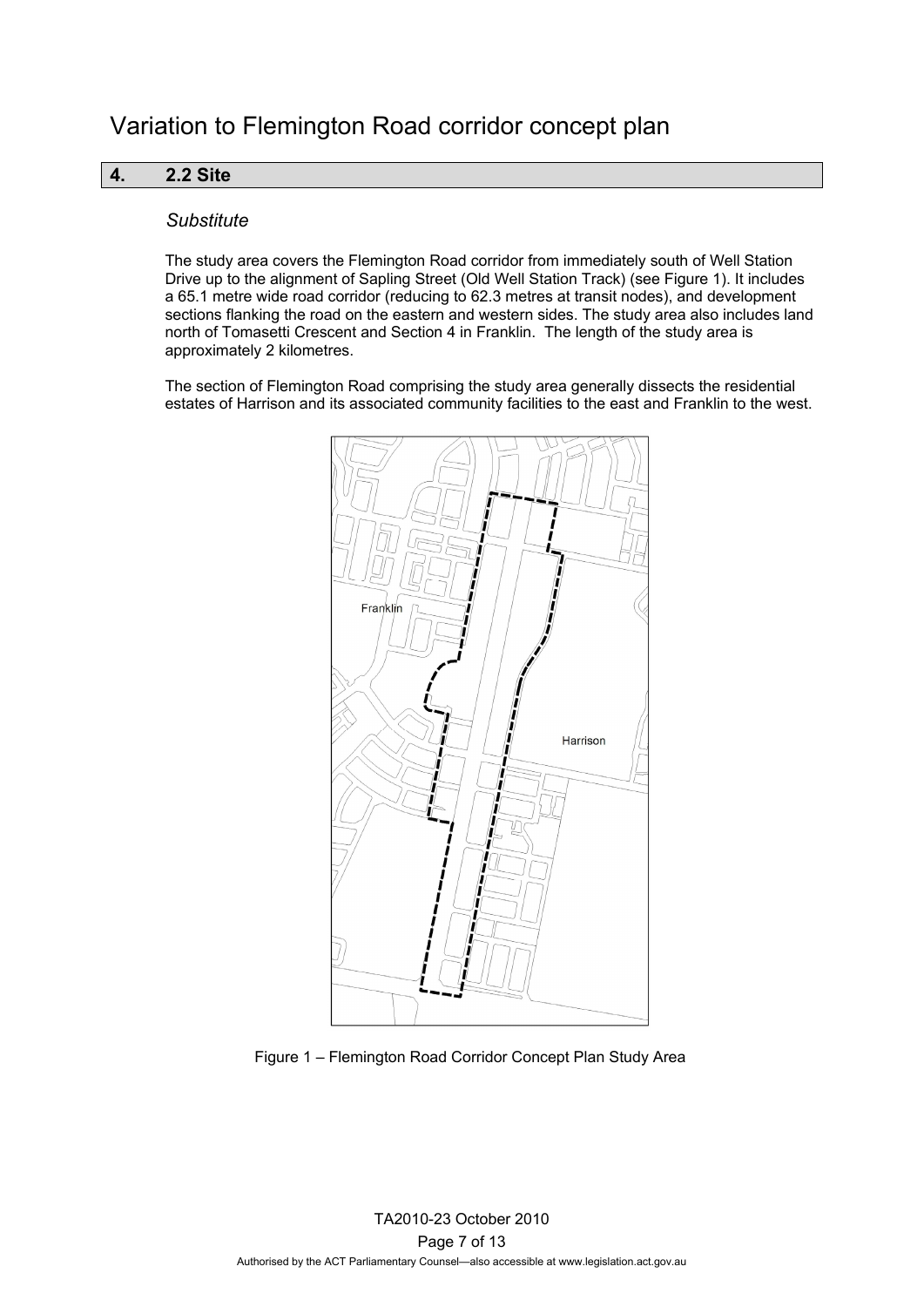#### **5. 2.4 Indicative Development Plan – Primary Elements**

*Omit* 

2.4.13 Land Program

#### **6. 3.0 Development Control Requirements, Part A – Land Use**

*Renumber*

R2 to R1 C2 to C1

#### **7. 3.0 Development Control Requirements, Part B – Subdivision**

*a) Insert* 

| <b>Rules</b>                                                                                                   | <b>Criteria</b>                                                                                                                                                                                                                                                                                                                                                                             |  |
|----------------------------------------------------------------------------------------------------------------|---------------------------------------------------------------------------------------------------------------------------------------------------------------------------------------------------------------------------------------------------------------------------------------------------------------------------------------------------------------------------------------------|--|
| 1. Dwelling Numbers                                                                                            |                                                                                                                                                                                                                                                                                                                                                                                             |  |
| R <sub>2</sub>                                                                                                 | C <sub>2</sub>                                                                                                                                                                                                                                                                                                                                                                              |  |
| The maximum number of dwellings within the<br>Flemington Road corridor concept plan area is<br>1225 dwellings. | An increase in the number of dwellings<br>specified in R2 may be considered where all of<br>the following can be demonstrated:                                                                                                                                                                                                                                                              |  |
|                                                                                                                | a range of different dwelling types and<br>a)<br>sizes are provided to cater for changing<br>demographics and improved housing<br>affordability                                                                                                                                                                                                                                             |  |
|                                                                                                                | additional dwellings minimise detrimental<br>b)<br>impacts on the character of adjacent<br>residential zones in Franklin and Harrison<br>and community facility zones in Harrison<br>by limiting overshadowing, maximising<br>access to sunlight and ensuring that the<br>height, scale, setbacks and built form<br>establish an appropriate visual<br>streetscape character and separation |  |
|                                                                                                                | a traffic assessment that assesses the<br>C)<br>impacts of the total number of dwellings<br>permissible in the Corridor (as referred to<br>at R2A) on the road network and provides<br>recommendations to ensure that the<br>estate development plan development<br>application will not result in a detrimental<br>impact to traffic flow within the corridor.                             |  |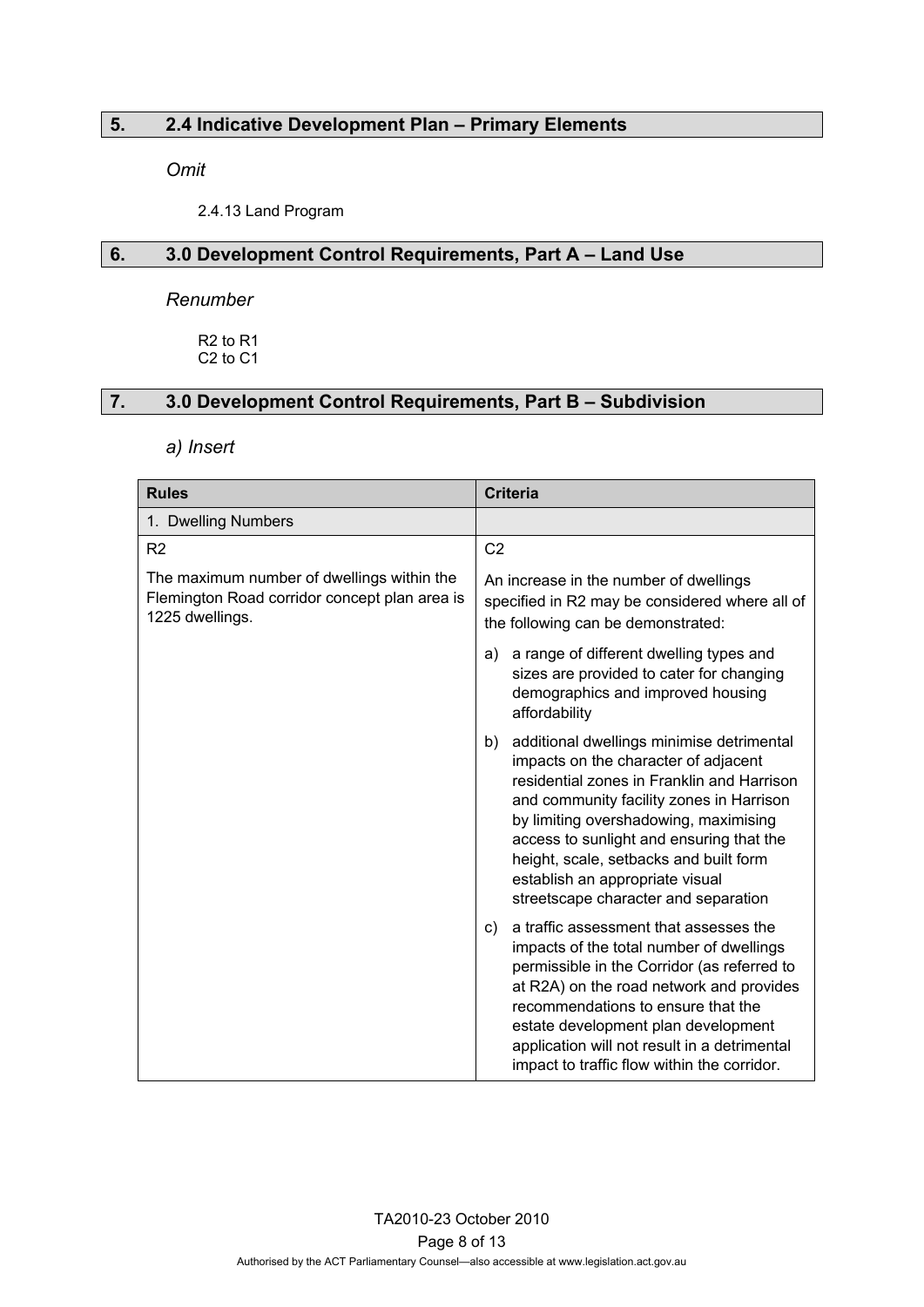| R <sub>2</sub> A                                                                                                                                                                                                                        |                                                                                                                                                           |                                                                       |
|-----------------------------------------------------------------------------------------------------------------------------------------------------------------------------------------------------------------------------------------|-----------------------------------------------------------------------------------------------------------------------------------------------------------|-----------------------------------------------------------------------|
| The estate development plan development<br>application (EDP DA) submission includes<br>drawings and information that nominate the<br>total number of dwellings permissible within<br>the Flemington Road corridor concept plan<br>area. |                                                                                                                                                           | This is a mandatory requirement. There is no<br>applicable criterion. |
| The total number of dwellings permissible is to<br>comprise:                                                                                                                                                                            |                                                                                                                                                           |                                                                       |
| a)                                                                                                                                                                                                                                      | the number of dwellings permissible that<br>have been approved through all previous<br><b>EDP DAS</b>                                                     |                                                                       |
| b)                                                                                                                                                                                                                                      | the number of dwellings permissible<br>through any current EDP DA or<br>amendment to an EDP DA approval                                                   |                                                                       |
| C)                                                                                                                                                                                                                                      | the number of dwellings permissible in<br>proposed future subdivision stages within<br>the corridor, if any                                               |                                                                       |
| d)                                                                                                                                                                                                                                      | number of dwellings permissible<br>subsequent to any variation to the Crown<br>lease for a block within the corridor<br>approved in accordance with R19A. |                                                                       |

*b) Renumber subsequent items accordingly* 

### **8. 3.0 Development Control Requirements, Part C – Buildings and Structures, 1. Building Heights and Form**

#### *Insert*

| <b>R11A</b>                                                                                                                                                                                                                                                                         |                                                                       |
|-------------------------------------------------------------------------------------------------------------------------------------------------------------------------------------------------------------------------------------------------------------------------------------|-----------------------------------------------------------------------|
| For development within the residential RZ4<br>medium density zone located immediately<br>north of Tomasetti Crescent and Section 4<br>Franklin, the maximum building height does<br>not exceed 3 storeys. An attic and/or<br>basement may be permitted in addition to 3<br>storeys. | This is a mandatory requirement. There is no<br>applicable criterion. |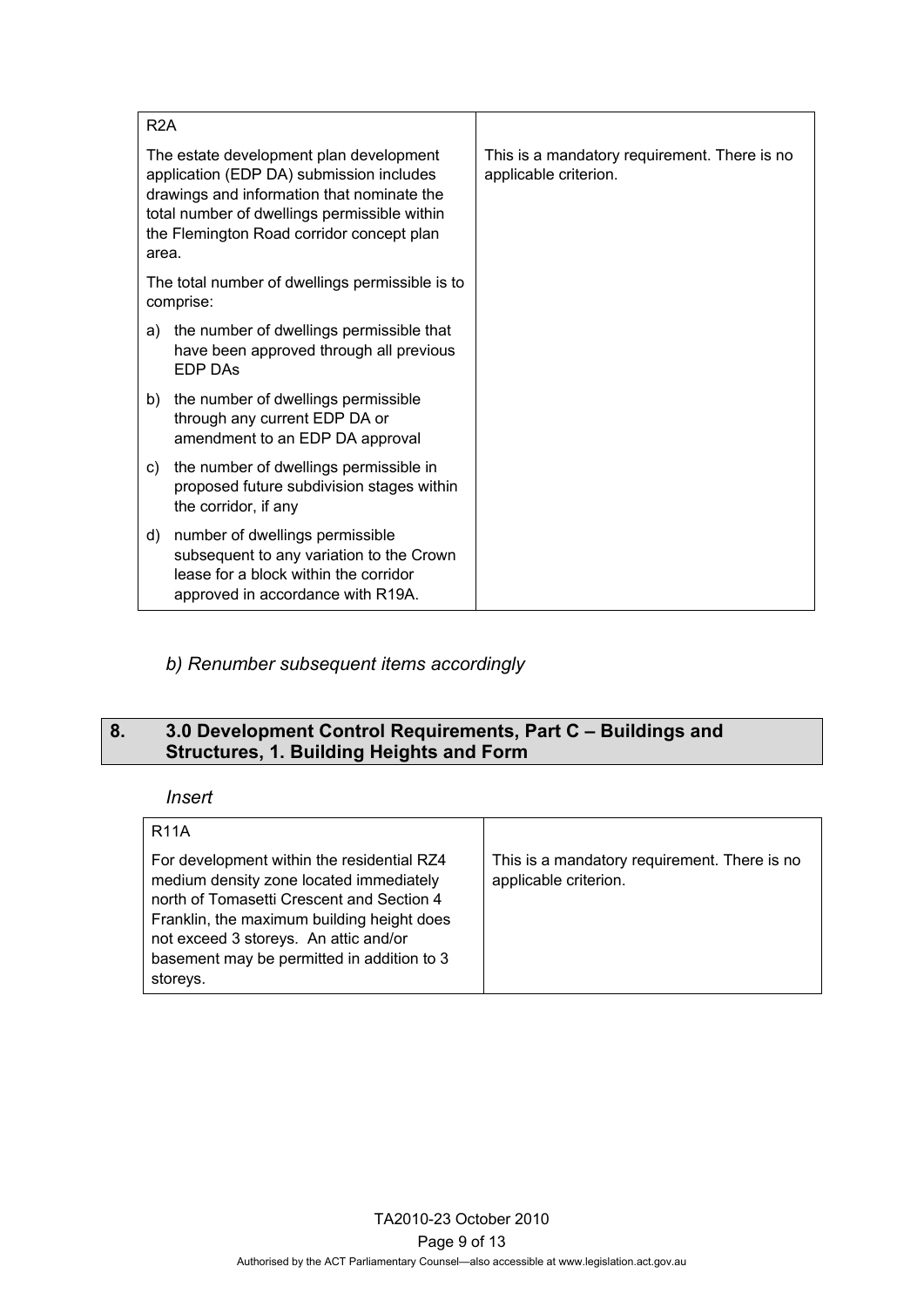#### **9. 3.0 Development Control Requirements, Part C – Buildings and Structures, 2. Setbacks**

#### *Insert*

| <b>R16A</b>                                                                                                                                                                                                                                                                                                                                |                                                                       |
|--------------------------------------------------------------------------------------------------------------------------------------------------------------------------------------------------------------------------------------------------------------------------------------------------------------------------------------------|-----------------------------------------------------------------------|
| For development adjacent to the intersections<br>of Nullarbor Avenue/ Flemington Road,<br>Flemington Road / Mapleton Avenue (Manning<br>Clarke Crescent), the maximum front setback<br>is 7 metres for a minimum length of 40 metres<br>measured from the block corner (as if there<br>were no corner splay) along both road<br>frontages. | This is a mandatory requirement. There is no<br>applicable criterion. |

#### **10. 3.0 Development Control Requirements, Part C – Buildings and Structures**

#### *a) Insert Item 3 and associated rule*

| <b>Rules</b>                                                                                                                                                                                                                                                                                                                                                                                                                                                                                                                                                | <b>Criteria</b>                                                       |
|-------------------------------------------------------------------------------------------------------------------------------------------------------------------------------------------------------------------------------------------------------------------------------------------------------------------------------------------------------------------------------------------------------------------------------------------------------------------------------------------------------------------------------------------------------------|-----------------------------------------------------------------------|
| 3. Increase in the Number of Dwellings Permitted by a Crown Lease                                                                                                                                                                                                                                                                                                                                                                                                                                                                                           |                                                                       |
| R <sub>19</sub> A                                                                                                                                                                                                                                                                                                                                                                                                                                                                                                                                           |                                                                       |
| If an increase in the maximum number of<br>dwellings permitted on a block is proposed<br>through a variation to the Crown lease, the<br>applicant is required to undertake a traffic<br>assessment to demonstrate that the additional<br>permissible dwellings will not have a<br>detrimental impact on traffic flow within the<br>road network. The traffic assessment is also<br>to take into consideration the total number of<br>dwellings permissible within the Flemington<br>Road corridor concept plan area, as referred<br>to at R <sub>2</sub> A. | This is a mandatory requirement. There is no<br>applicable criterion. |

#### b) *Renumber subsequent items accordingly*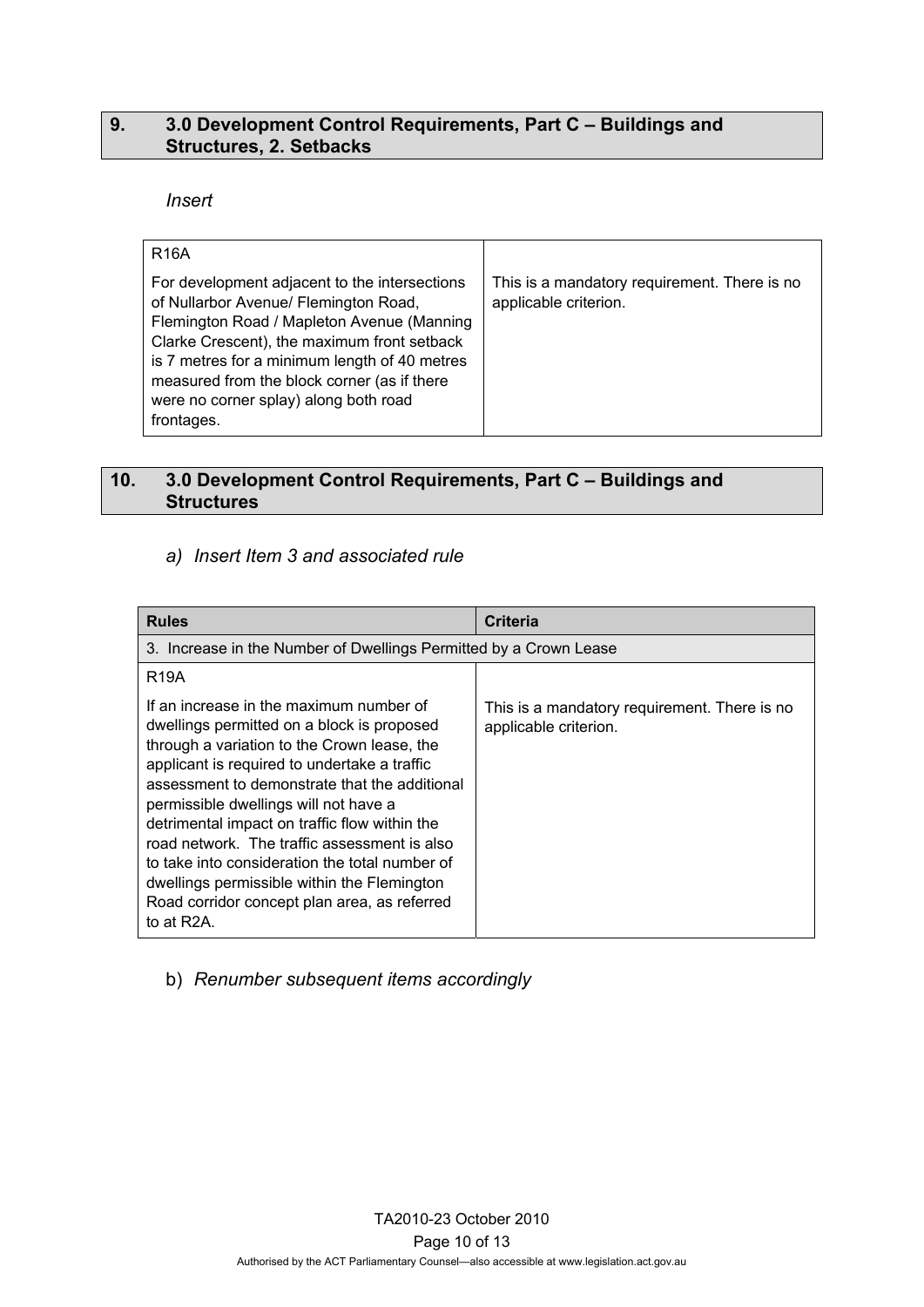#### **11. 3.0 Development Control Requirements, Part C – Buildings and Structures, 4. Commercial Gross Floor Area, R20**

#### *Substitute*

| R <sub>20</sub>                                                                                                                                                                                                                                                                                                                                                                                               |                                                                       |
|---------------------------------------------------------------------------------------------------------------------------------------------------------------------------------------------------------------------------------------------------------------------------------------------------------------------------------------------------------------------------------------------------------------|-----------------------------------------------------------------------|
| Development in commercial CZ4 local centre<br>zones meets all of the following:                                                                                                                                                                                                                                                                                                                               | This is a mandatory requirement. There is no<br>applicable criterion. |
| at the Flemington Road and Nullarbor<br>a)<br>Avenue intersection, the total combined<br>gross floor area for the following uses:<br><b>SHOP</b><br>(i)<br>(ii) restaurant<br>(iii) NON RETAIL COMMERCIAL USE<br>is not less that 700 square metres and not<br>more than 2000 square metres and<br>PROVIDED THAT the total combined gross<br>floor area for supermarket does not exceed<br>1500 square metres |                                                                       |
| at the Flemington Road and Manning<br>b)<br>Clark Crescent intersection, the total<br>combined gross floor area for the following<br>uses:<br><b>SHOP</b><br>(i)<br>(ii) restaurant<br>(iii) NON RETAIL COMMERCIAL USE<br>is not more than 1100 square metres.                                                                                                                                                |                                                                       |

#### **12. 3.0 Development Control Requirements, Part C – Buildings and Structures, 12. Deep Root Planting Zones**

#### *Substitute*

| R <sub>29</sub>                                                                                                                                                                                                                                                                                                                                                                                            |                                                                       |
|------------------------------------------------------------------------------------------------------------------------------------------------------------------------------------------------------------------------------------------------------------------------------------------------------------------------------------------------------------------------------------------------------------|-----------------------------------------------------------------------|
| All development in commercial CZ5 mixed use<br>and RZ4 medium density residential zones<br>fronting Flemington Road, Christina Stead<br>Street, Clare Burton Circuit, Henry Kendall<br>Street, Wimmera Street and King Canyon<br>Street incorporates deep root planting zones<br>capable of supporting large trees (semi-<br>mature stock with a minimum mature height of<br>5m) within the front setback. | This is a mandatory requirement. There is no<br>applicable criterion. |
| Note - Deep root planting zones within blocks<br>are not required adjacent to the intersections<br>of Flemington Road and Mapleton Avenue<br>(Manning Clark Crescent), Flemington Road<br>and Nullarbor Avenue, and Flemington Road<br>and Well Station Drive.                                                                                                                                             |                                                                       |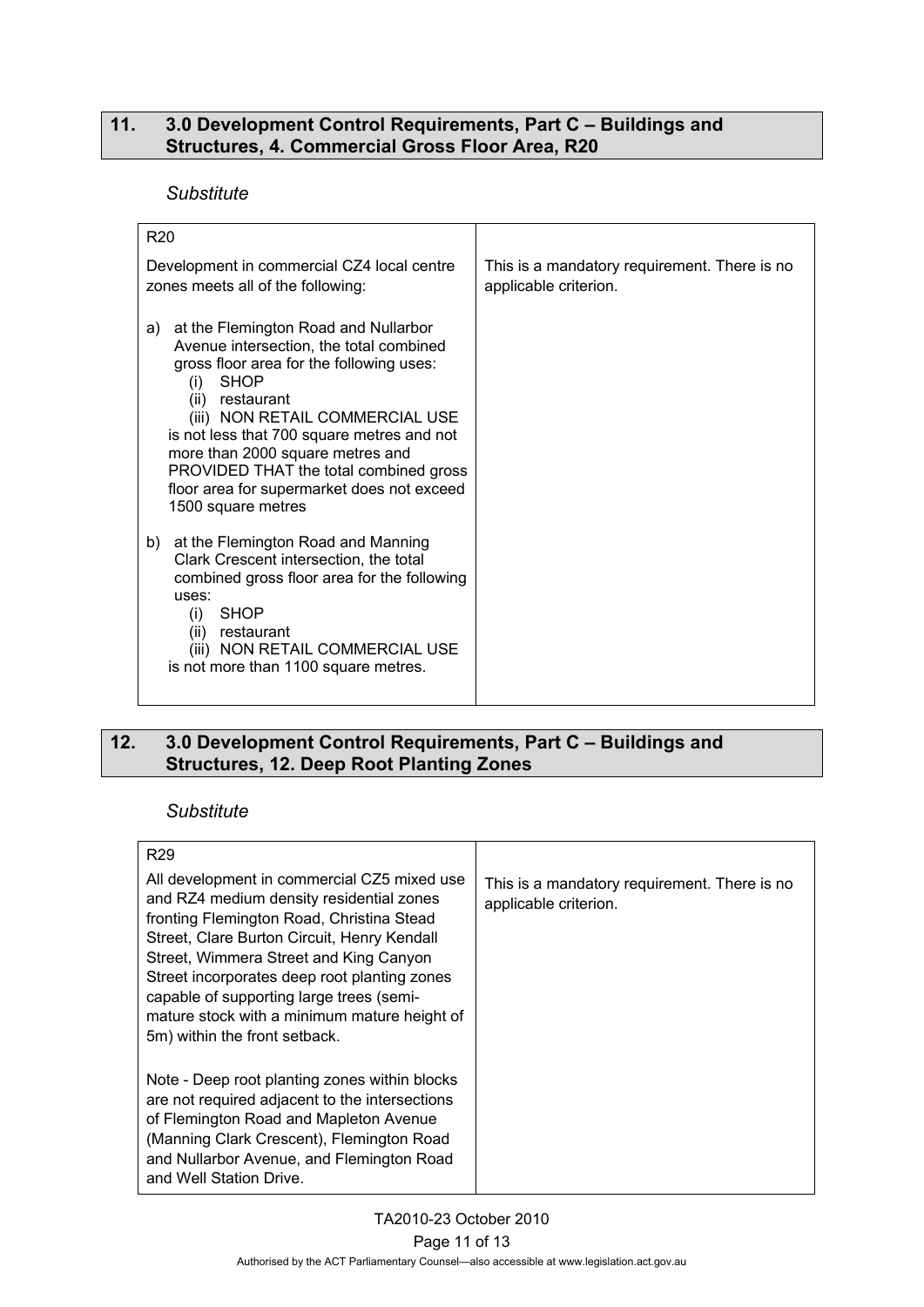#### **13. 3.0 Development Control Requirements, Part C – Buildings and Structures, 12. Deep Root Planting Zones**

#### *Insert*

| <b>R30A</b>                                                                                                                                                                                                                        | C30A                                                                                                                    |
|------------------------------------------------------------------------------------------------------------------------------------------------------------------------------------------------------------------------------------|-------------------------------------------------------------------------------------------------------------------------|
| A 12m x 12m deep root planting zone is to be<br>provided within the block at each corner that is<br>adjacent to a pedestrian walkway and be<br>planted with large trees (semi-mature stock<br>with a minimum mature height of 5m). | An alternative landscaped treatment may be<br>considered provided that the treatment<br>addresses all of the following: |
|                                                                                                                                                                                                                                    | marks and reinforces the entry to the<br>a)<br>adjacent walkway                                                         |
|                                                                                                                                                                                                                                    | shortens the walkway's perceived length<br>b)                                                                           |
|                                                                                                                                                                                                                                    | improves the public amenity of the<br>C)<br>walkway.                                                                    |

## **14. Concept Plan Drawings, Flemington Road Concept Plan Study Area**

#### *Substitute*



Flemington Road Corridor Concept Plan Study Area